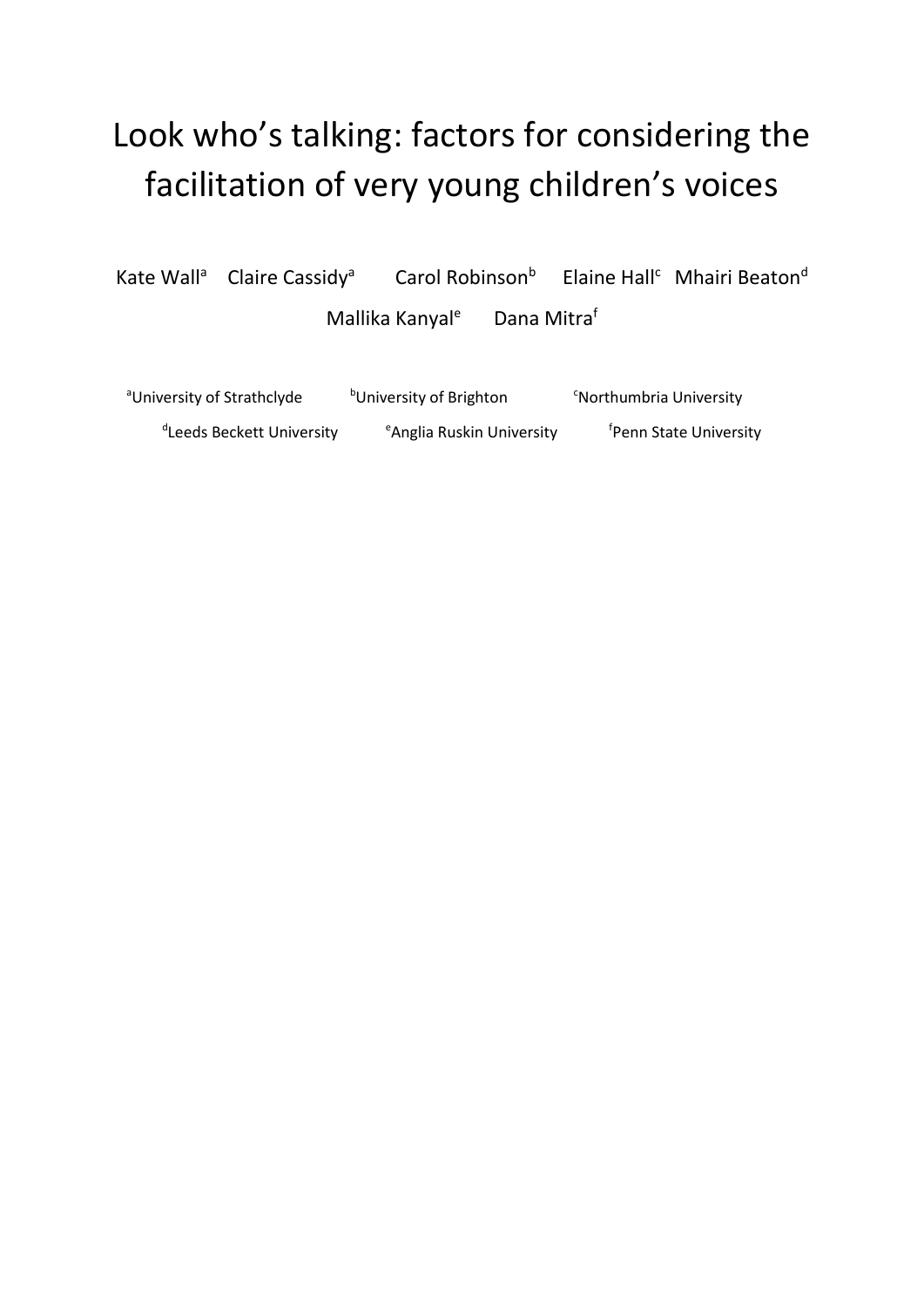## Look who's talking: Factors for considering the facilitation of very young children's voices

### Abstract

Grounded in children's rights, this paper advances understanding of the affordances and constraints in implementing Article 12 of the UNCRC in educational settings with young children – those under seven. It starts from the premise that if we are to foster children and young people's democratic skills and understanding, we need to develop practices that support this from the earliest age. The paper presents the outcomes of a seminar series facilitating dialogue amongst international academics working in the field and a range of early years practitioners. This opportunity for extended dialogue led to the development of a rich and sophisticated conceptual clarity about the factors that need to be considered if Article 12 is to be realised with very young children. Eight factors were identified as pivotal for consideration when facilitating voices with this age group: Definition; Power; Inclusivity; Listening; Time and Space; Approaches; Processes; and Purposes. This paper explores each in turn and proposes a series of provocations and questions designed to support practitioners in their endeavour to elicit young children's voices**.** 

**Keywords**: children's voice; children's rights; participation; young children

#### Introduction

All four of the General principles of the United Nations Convention on the Rights of the Child (UNCRC), the right to non-discrimination, the right to their best interests, the right to life, survival and development and the right to express their views and feelings (United Nations, 1989), are equally applicable to babies and young children as they are to older children and young people (Smith, 2016). In rights discourse (for example, Dixon and Nussbaum, 2012) we acknowledge that rights intersect with notions of agency and vulnerability, so that individual children will have more or less access to the understanding and use of their rights depending on individual intersectional circumstance: for example, class, disability or being a member of a marginalised culture. Moreover, the general principles do not jigsaw neatly together –in specific cases these rights can overlap or appear to be in conflict. In this paper, we place voice – to include Articles 12, 13, 14, 15 and 16 under this overarching principle - in the foreground with a recognition that the other principles and their attendant articles are present and relevant. Within discussion of children's rights, there is a tendency to forget about their application to the youngest: with no specific mention of early years education in the original UNCRC document, and despite an amendment of the Committee on the Rights of the Child in its General Comment No.7 (2005). This skew is arguably greater with the latter principle, the right to voice, enshrined in Article 12, as voice is so often presumed to be verbal: what does voice look like in a child who is non-verbal, pre-verbal or emergent verbal?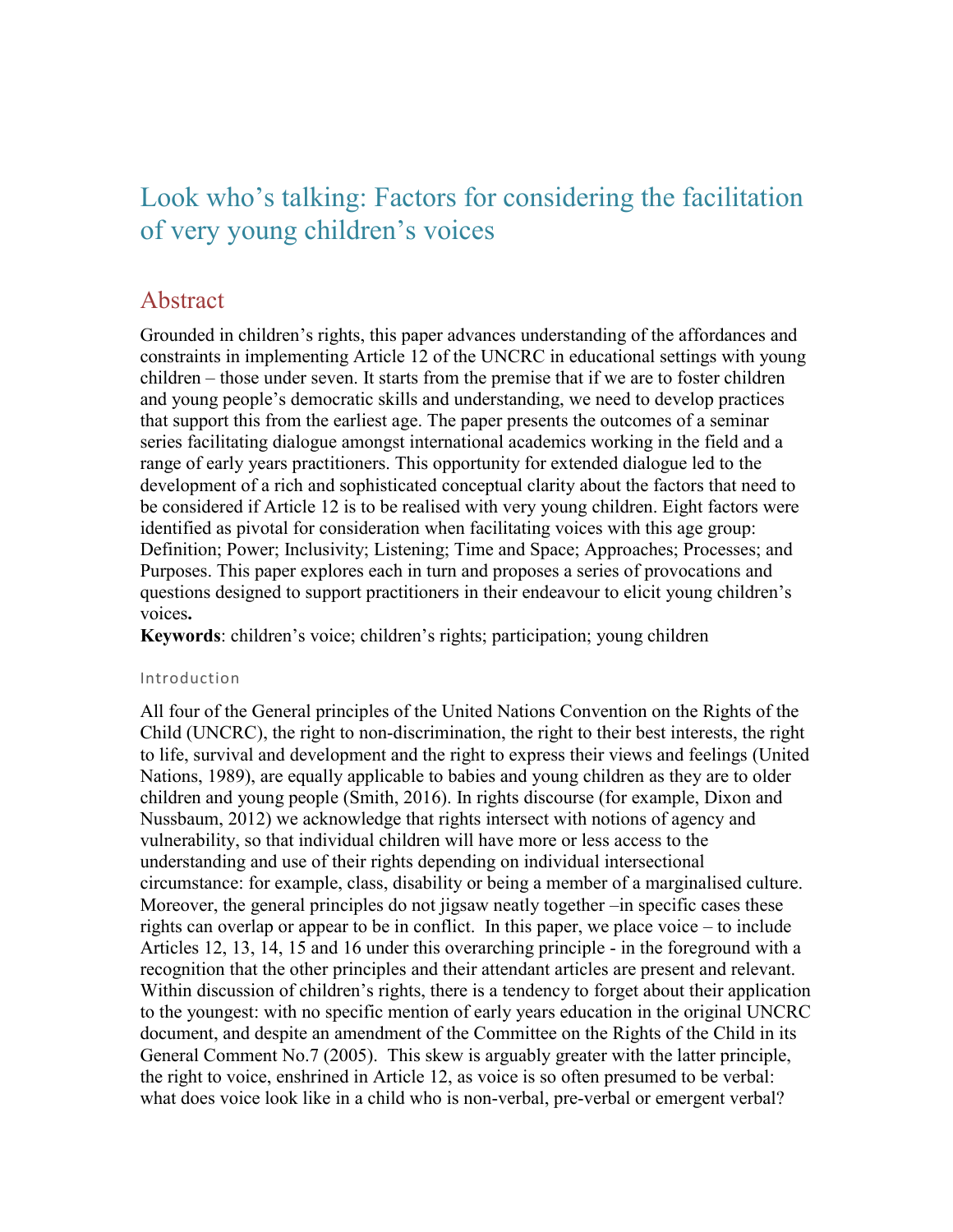While much has been written about children's voice and supporting children to air their views, little has been written that focuses specifically on facilitating the voices of very young children (Clark 2005; Smith 2016; Wall 2017). This article addresses a lacuna in the work of children's rights and participation by offering key factors that require consideration by those working to facilitate and advance young children's voices and influence. As acknowledged by Bartels, Onstenk and Veugelers (2016), even very young children are 'involved in social life and society' (p. 681), and if their voices are to be supported and have influence then it is important that this is encouraged and facilitated.

If we can accept that voice is wider than the spoken word, it is also difficult to determine which matters do, and which do not, affect children since they, like adults, exist in a world affected by universal issues such as climate change, war and economics (Cassidy, 2016; 2017). Children are, as Biesta, Lawy and Kelly (2009) assert, 'part of the social fabric' (p.20). Given these circumstances, it is important to note that while Article 12 advocates children's right to express their views in matters affecting them, it also suggests that their views be 'given due weight in accordance with their age and maturity'. This, in essence, requires judgements to be made by adults about the maturity of the children being consulted, which may, in reality, impact negatively on children by reducing opportunities for their voices to be heard, particularly the voices of very young children, when adults do not view children as being sufficiently mature.

Within the debate about whether children are capable of forming and expressing views, Smith (2011) and Kellett (2014) acknowledge that children are often considered to be social actors that are autonomous individuals, and MacNaughton, Hughes and Smith (2007) assert that young children can 'create and communicate valid views about the social world' (p. 164). These views, however, often do not play out in practice, nor do they pertain to all children. For example, young children are often seen as deficient in some regards when compared with adults (Hendrick, 2000; Hammersley, 2017), and we hear of children's voices having been filtered by adults, often well-meaning adults, but their messages are filtered nonetheless (Roberts, 2000; Komulainen, 2007; Lansdown 2010; Bucknall, 2014;). This is particularly true for younger children (Wall, 2017).

The developmentalist view that young children have limited or *no capacity* and are incompetent, irrational, ill-equipped to think for themselves, to articulate or to reason is considered to be outdated. However, the quality and extent of their capacity may still be significantly discounted and those under seven years of age will find their voices even more mediated, translated, or even diluted than those of older children (Clark, 2005). Thus, caution ought to be exerted if we want to ensure that young children's voices are heard, especially if we take Hammersley's (2017) view that 'adult perspectives on children and their worlds must not be treated as authoritative, in the way that is common in society at large' (p. 115). In facilitating the voices of young children, they need to be acknowledged as capable social agents (James, Jenks & Prout, 1998; MacNaughton, et al., 2007; Bacon & Frankel, 2014; Cassidy, 2017), and the ways in which we conceptualise and measure 'capability' need to be reflexively re-examined. Just as the capacity and capability of adults is subject to development, regression, temporary and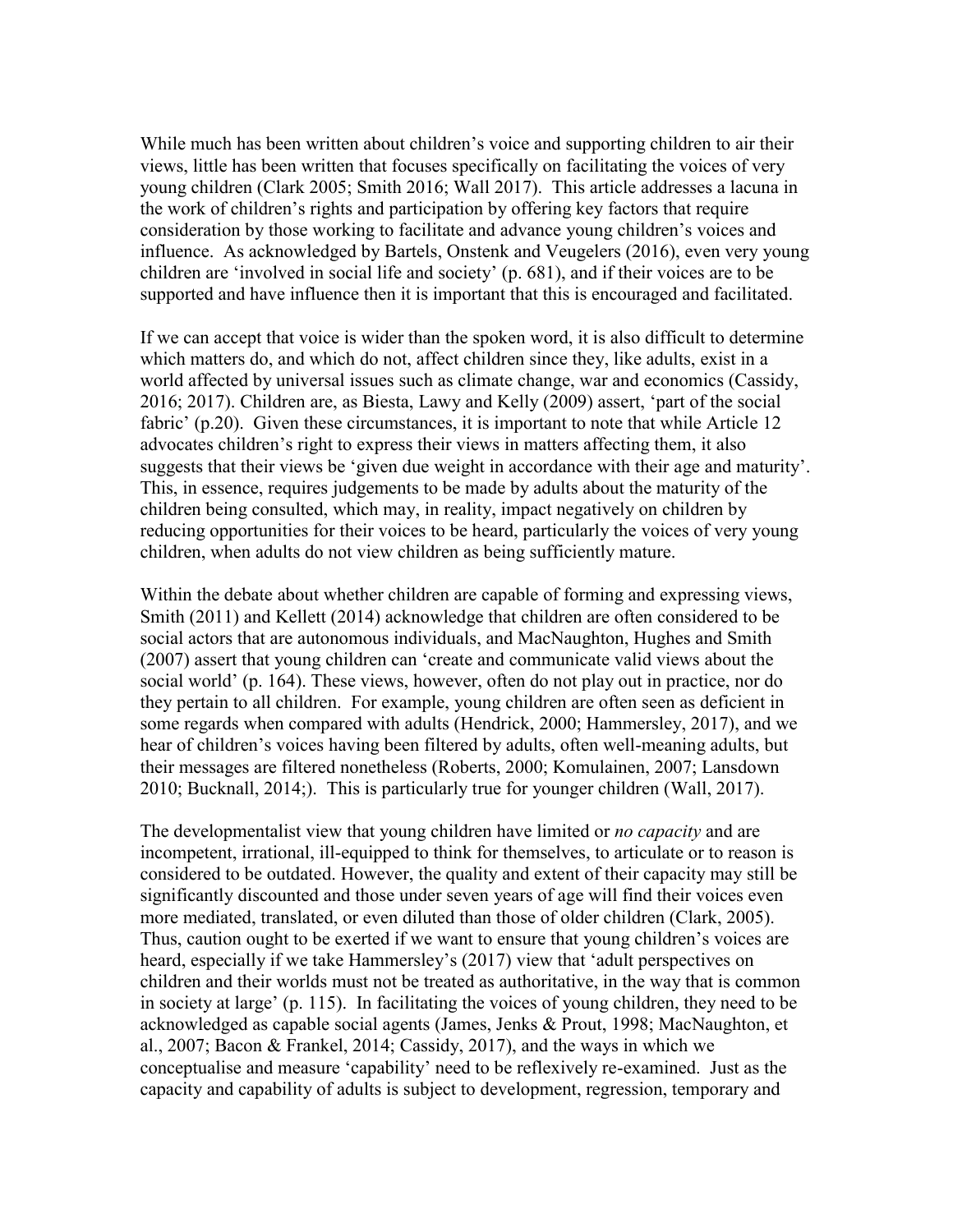permanent change in a complex relationship of internal, social and political factors, so too is the capacity and capability of young children. That the youngest children are marginalized makes this kind of practice inherently political and then their individual marginalization as indigenous, as migrants, or as any socio-economic 'other' exacerbates this marginalization. Voice work becomes in this frame a form of activism. We need to move beyond a simple model of one-way gates in relation to capacity, even though this may make the process of facilitating voice more complicated and time-consuming.

The notion of voice as being insufficient to satisfy the requirements of Article 12 has been highlighted by Lundy (2007). She proposes three features, in addition to voice – space, audience, and influence - also need to be considered. In terms of *space*, opportunities must be provided for children to have the space to consider and share their views, and support should be in place to enable the sharing of views. With regard to Lundy's notion of *audience*, an audience is needed for children's views to be listened to and, crucially, *influence* should result as a consequence of children expressing the views. Lundy's model of voice, space, audience and influence has successfully been incorporated into a range of contexts, including Ireland's National Strategy on Children and Young People's Participation and Decision-making 2015-2020 (Department of Children and Youth Affairs, 2015), and the European Commission's work on children's participation and their right to be heard (Day, Percy-Smith, Ruxton, McKenna, Redgrave, Ronicle & Young, 2015).

Acknowledging children's influence and participation positions them as active agents (Shultz & Guimaraes-Iosif, 2012; Horgan, 2017) and as democratic citizens with a role in influencing how, for example, education and other aspects of their lives manifest themselves in their lived experience (Serriere 2010; Mitra et al., 2014). In doing so, we recognise the complexity of their lives, and acknowledge that children's lives extend beyond schooling. Gündoğu and Yildirim (2010) situate the need to engender democracy and rights in the context of early human rights education, and Struthers (2015) proposes that facilitating opportunities for children to practise their rights through being heard and having influence is a way of ensuring that they learn about their human rights.

This article provides a contribution to the theoretical understanding of the affordances and constraints in implementing Article 12 of the UNCRC through an inductively derived framework of eight factors to be considered in practice: *definition*, *power*; *inclusivity*; *listening*; *time and space*; *approaches*; *processes* and *purposes*. These factors all demand attention if young children's voices are to be heard and taken seriously. They are not mutually exclusive and all are likely to be context specific, thus we provide an overview discussion, as well as questions for consideration in the development of practice.

#### Approach

The eight factors presented here arose from dialogue at the *Look who's talking: Eliciting the voices of children from birth to seven*, international seminar series funded by the University of XXX. This seminar series brought together researchers and practitioners who work with young children (birth to seven) to give and support their 'voices' in respect to different aspects of their lived experiences. The intention was to create a space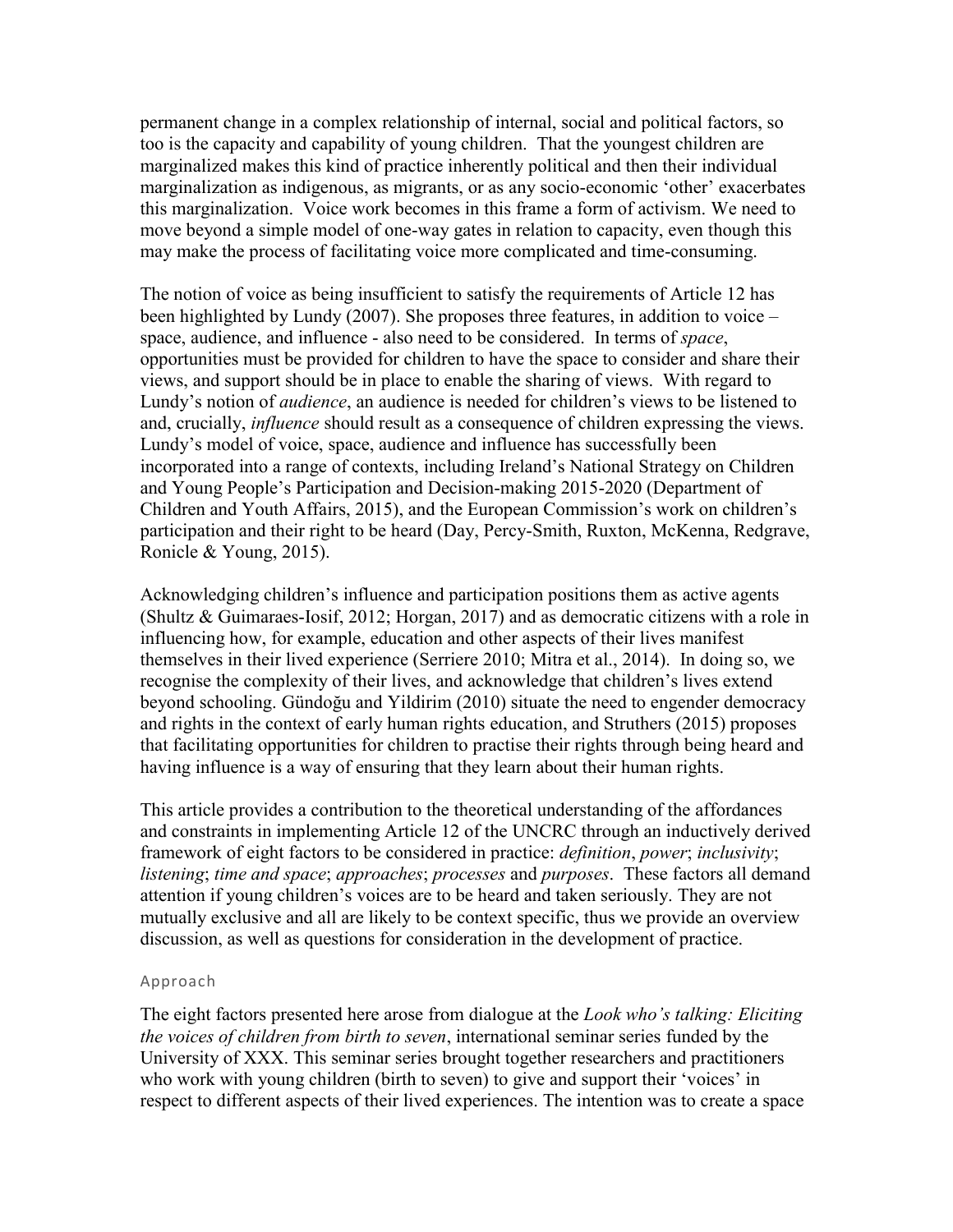for individuals working in this relatively under-developed field to work in a collaborative process, engaging with relevant theory and practice. The aims of the seminars were to move debate forward from where we are on "the journey to a more respectful and meaningful engagement with children" (Lundy, 2018, p.1) through developing guidelines and provocations for practice, and advancing theory and understandings about facilitating and constraining the voices of young children.

The series comprised two seminars, each spanning three and a half days, one in January and one in June 2017. The commitment in the seminars was for open dialogue; this was achieved through creating spaces with minimum structure, in order not to curtail or limit conversations: to predetermine activities and topics would have curtailed the authenticity of the exploratory intent. Although challenging in many ways, it was considered ecologically authentic, as this was a group who had not previously worked together and represented a diversity of contexts, disciplines and approaches to working with young children. The first seminar focused predominantly on mapping the field, sharing and discussing the potential and limitations of experiences and practices. The second was focused on synthesizing our thinking (into guidelines, principles or factors, as communicated in this paper) and extrapolating this thinking for a wider audience.

#### [APPROXIMATE POSITION OF FIGURE 1]

To support dialogue within and across the two seminars, six months apart, a graphic facilitator, Yyy Yyyyy, was employed, to record the discussion and to free-up the participants to involve themselves as fully as possible in the dialogue. The visual record produced went beyond a partial transcription of the group's dialogue (figure 1). Yyy saw her role as synthesizing the thinking she heard and as the visual minutes emerged in real time, the group had access to a particular form of feedback which provided us with a number of pragmatic and philosophical challenges: what thinking had we made audible?; what had not been heard?; and what had not been expressed?. This tangible record of the ideas presented (see Wall, et al., 2017) was also constructed by Yyy as a connected flow of concepts and this 'outsider's' perspective encouraged us to (re)consider the underlying understandings for these connections. A further value-added outcome of working with the graphic facilitator was the fact that she looked across the visual minutes and produced a summary of the seminars. Her output has been published as *talking point posters* on the project website to be used in schools and nurseries with the intention that they start dialogue between practitioners, children and families (figure 2). They form an output that shares the ideas we outline below in a manner that is designed to be more user-friendly for practitioners. However, they are related to and are intended to operate in dialogue with the theoretical framework discussed in this paper, mirroring key ideas in different ways.

#### [APPROXIMATE POSITION OF FIGURE 2]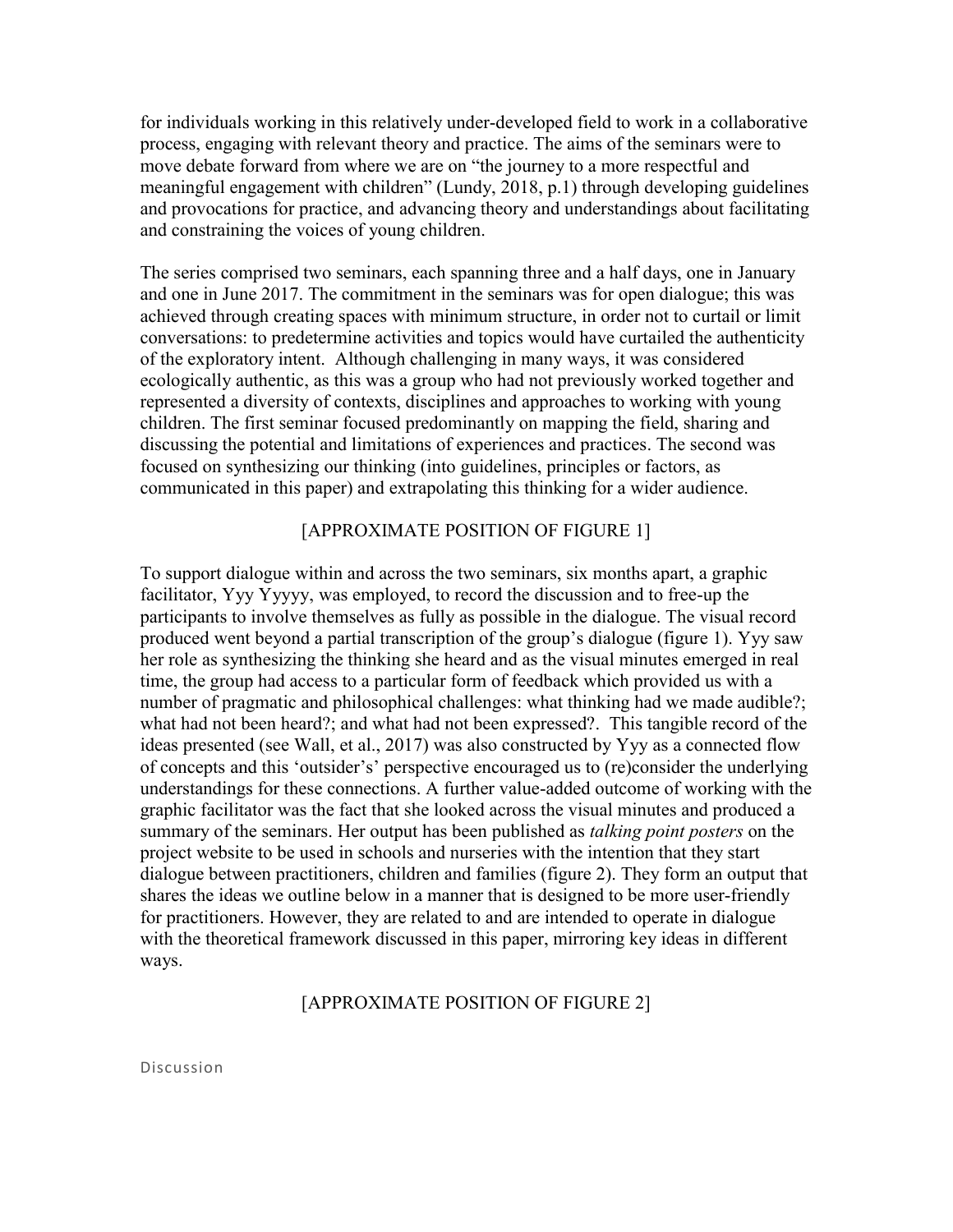The eight factors are discussed in turn. We emphasise again that they are not presented as an answer or recipe, but rather as the starting point to dialogue. We assert that for children's talk to be encouraged, adults have to be engaged in talk too; we anticipate that the questions posed (see Table 1) for each factor will encourage this.

#### **Definition**

Consideration needs to be given to the tricky question of what is meant by 'voice'. In the context of this paper, voice is viewed as more than verbal utterances; rather, it allows us to express who we are in ways we choose. To have voice is to make a deliberate statement, an expression of self that is communicated to others in the spirit of democratic or transformative intentions (Fielding, 2004). There is a tendency for definitions in the literature to draw on the relationship that exists between voice and agency or action (Holdsworth, 2000) and to allude to issues of presence, participation and the power of individuals (Cook-Sather, 2006). The overarching trend in relation to facilitating children's voice is to refer to the spoken word, specifically, as part of a dialogue (Rudduck, 2006). When referring to the voices of very young children, those aged 0-7, however, any definition of voice will be, by necessity, broader and more inclusive of a greater range of communication strategies beyond words and cannot exclude: behaviour; actions; pauses in action; silences; body language; glances; movement; and artistic expression. It is not that this range of communication is not apparent in work with older children and young people, but rather that for older children and young people, verbal language is privileged because it is plentiful in most cases. Given that very young children do not or cannot verbalise sentences and have limited vocabulary, it is necessary to attend to other ways in which voice might manifest itself. To problematise openly what might be considered as voice opens up the potential of more ways of eliciting and facilitating voice and of engaging with young children's voices. Indeed, the innovation and creativity needed to capture voice from birth has great potential to benefit the practices used with older children and young people.

Voice is context specific. It depends on the individuals and with whom they are interacting, when that interaction is happening, the impetus for the exchange and the level of familiarity with working in this way. The dispositions and competencies of all individuals engaged will be dynamically influential, as will the changing nature of the space in which they are operating (Taylor & Robinson, 2009). Thus, for individual practitioners, a reflexive collaboration to unpick and define what they currently mean by voice is a valuable support to their practice. This is unlikely to be a neat definition or something that will remain constant over time, but in working to advance children's voices some consideration needs to be given to *what* is being facilitated. Once a working definition has been agreed, continued dialogue with adults including practitioners, carers and children to deliberate the dilemmas and tensions inherent in eliciting voice is an important stage in ensuring young children's voices are cultivated, while also helping to ensure that support for eliciting voices becomes embedded in practice.

We are aware of the controversy courted by using the term voice (Robinson  $\&$  Taylor, 2007; Arnot & Reay, 2007) and recognise any critique is exacerbated by our focus on children who may be pre-verbal or have emergent language (Smith, 2011). We maintain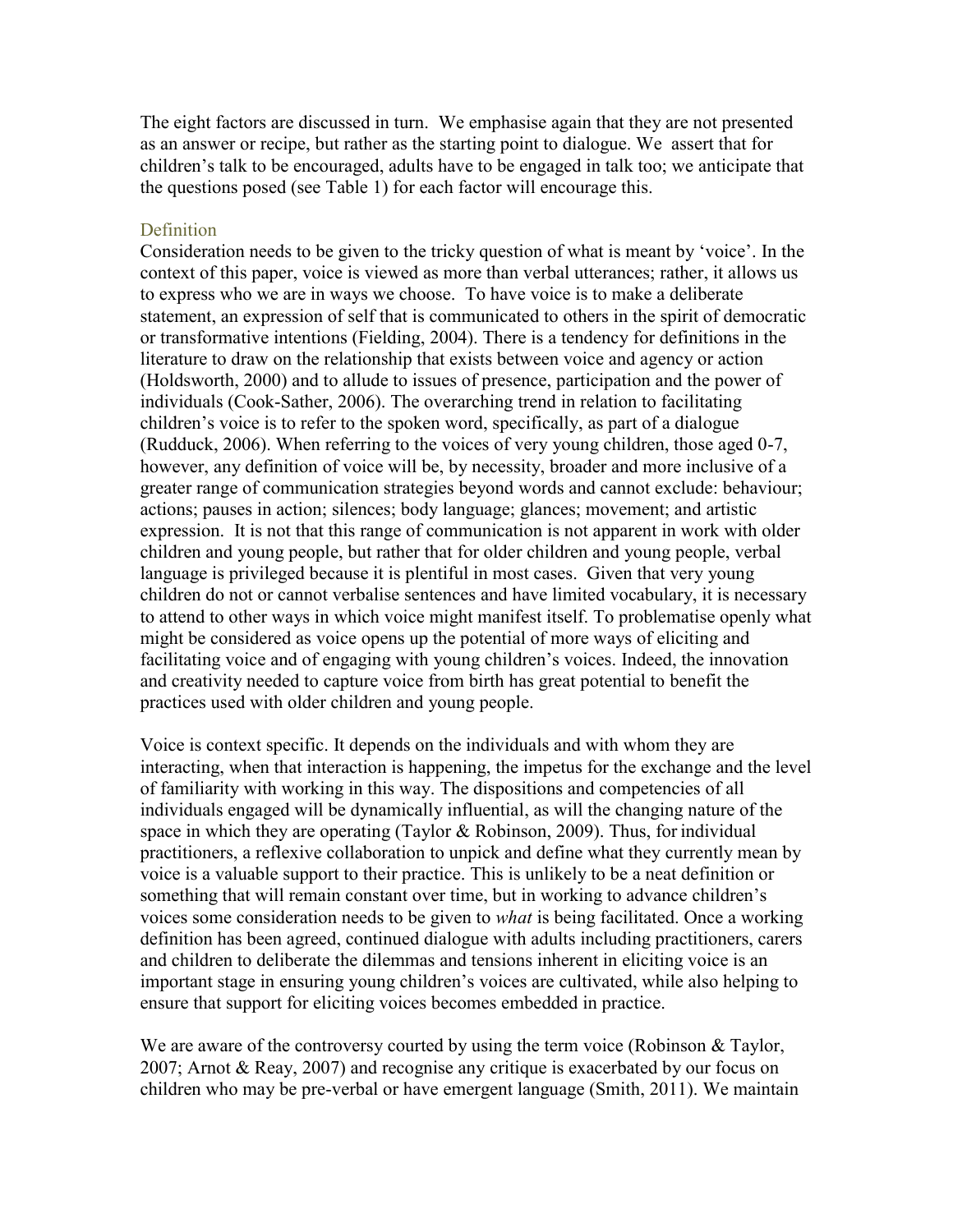the term for a number of reasons. Predominant is the fact that as a group we struggled to agree on an alternative; 'perspectives' (Clark, 2005; Harcourt, Perry & Waller, 2011) was considered and, indeed, is favoured by some, but was felt to lack the commitment to action and communication embodied in the practices many of us see and use (Komulainen, 2007). Just as important, was the fear of disconnecting early years practice from wider student voice agendas (Wall, 2017) and, aligned to this, our commitment to applying the UNCRC (United Nations, 1989) equally across all age groups of children.

#### Power

Power inhabits all social processes but is not equally available to all, with groups and individuals having different levels of access to various forms of communicative and institutional power. When considering how to facilitate young children's voices, the power imbalance that exists between young children and adults needs to be acknowledged. In the context of adult-child relationships, the power held by the adults can be seen to present itself in two key ways. Firstly, adults can overtly demonstrate their position of relative power in the relationship through assertive behaviours in the form of dominance or manipulation, and through displaying their authority over young children (Robinson, 2011). Secondly, and often less visible, the power held by adults can be ingrained within the micro-processes at play within settings attended by young children (Ibid.). Different elements of power operate simultaneously, and at different levels within these settings and work to position young children as the less powerful. Giroux (1983) asserts that it is the unstated norms, values and beliefs embedded within systems and transited through structures, routines and social relationships that lead to positioning children as powerless. With this in mind, consideration needs to be given to disrupting the ways in which young children are socialised into accepting the authoritative positions of adults, especially in settings such as schools and pre-schools where adults are perceived to hold positions of power when compared to children. Thus, if we are to support the facilitation of young children's voices, it is important to recognise where the power lies within adult-child relationships.

If young children are to be supported to 'have a voice' efforts must be made to break down, or at least to recognise, situations where the internalised unstated assumptions young children may hold which positions them as lacking power when compared to adults. A culture needs to be created which is both supportive and enabling in ageappropriate ways for all children. Similarly, adults in the same context must be alert to their own assumptions about this power relationship and should be aware of how they position children in relation to themselves. We must also acknowledge, however, that children, including very young children, exert power and can influence and manipulate situations to fulfil their own goals, desires, wishes and needs, and that they, too can disrupt the power dynamic between adults and children. In addition to power being imbued within adult-child relationships, power also permeates relationships between children themselves, and this can serve to facilitate and constrain, the voices of some young children.

#### Inclusivity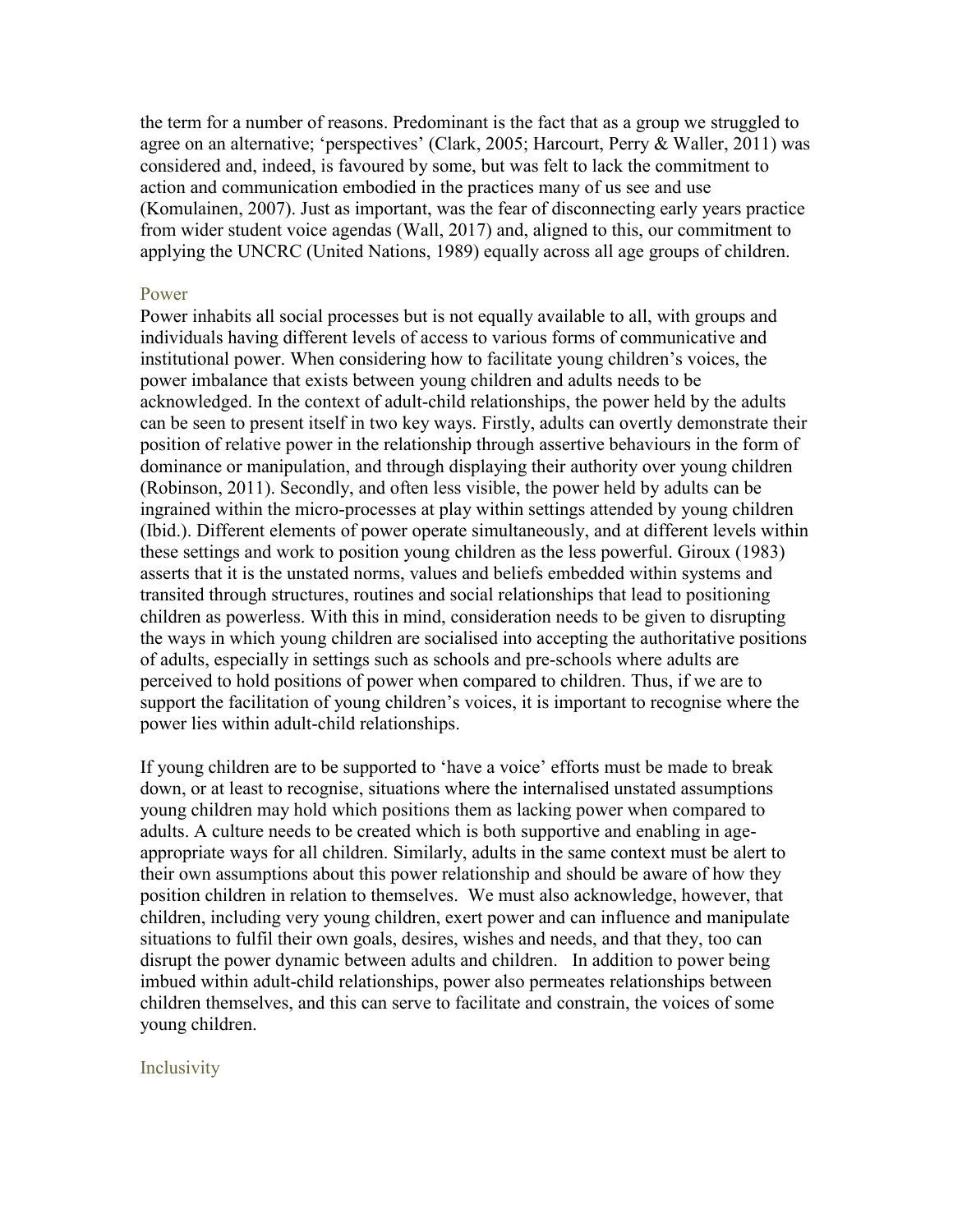Inclusion assumes that everyone has an equal voice. While this egalitarian view is advocated in international policy (United Nations, 1989; UNESCO, 1994), understandings of inclusion are 'partly shaped by shifting social, economic and political circumstances' (Black-Hawkins, 2010, p. 21). In promoting an inclusive approach to children's voice, it is crucial to bear the socio-economic and political context in mind. The promotion of inclusion is a political act. Further, it is an ethical stance; one that recognises the importance and value of all.

The notion of inclusivity allows for all children, regardless of their chronological age, to be viewed and engaged with as competent actors and holders of rights. Although the UNCRC offers the caveat that children's views ought to be given due weight according to their age and maturity, it is important to bear in mind the notion of voice advocated here, that voice is an expression of self and that it extends beyond the verbal or the airing of views and opinions. While inclusivity pertains to an approach that ensures all children, regardless of age or socio-economic background, have opportunities to express their voice, it also applies to what is considered to be voice and to what children might express through their voices. This is particularly pertinent when working with very young children.

There may be some groups of children whose voices are not as equal as others. For example, these groups might include children with additional support needs that are both physical and cognitive, those with cultural and ethnic differences to the dominant group around them, and often those from low socio-economic backgrounds. These groups are at risk of not being listened to, or even invited to contribute, due to their 'otherness'. As Youdell (2006) notes when a child is defined by the 'multiple constellation' of a number of these factors, the added element of being a young child may lead to exacerbating diminished opportunities to be heard. In promoting an inclusive approach to voice, we must attend carefully to ensure that this is not the case.

In an inclusive setting, all voices and forms of voice are valued. This will require practitioners to consider their own preconceptions, explore alternative means of hearing those 'voices', accept when children choose to 'opt out' of voice and see a diverse range of approaches for enhancing participation. To be truly inclusive, the practitioner must be politically literate in order to recognise that all children, including those traditionally viewed as too young, too disabled or too disengaged, have a voice. In addition, a culture of compassion that welcomes and supports alternative voices reinforces notions of inclusivity. The challenge for practitioners is to seek out the means by which they might facilitate and listen to all voices and have equal regard for those voices and the influence they may have.

#### **Listening**

Listening is vital in endeavouring to support children's voice. We have chosen to use the term voice to imply an act of two-way communication, even if that conversation is nonverbal on behalf of one or more participants. A culture that is supportive of communication of all types and at all levels embeds voice as a right for all (Mitra, 2003). The role and reactions of the individual or individuals being communicated with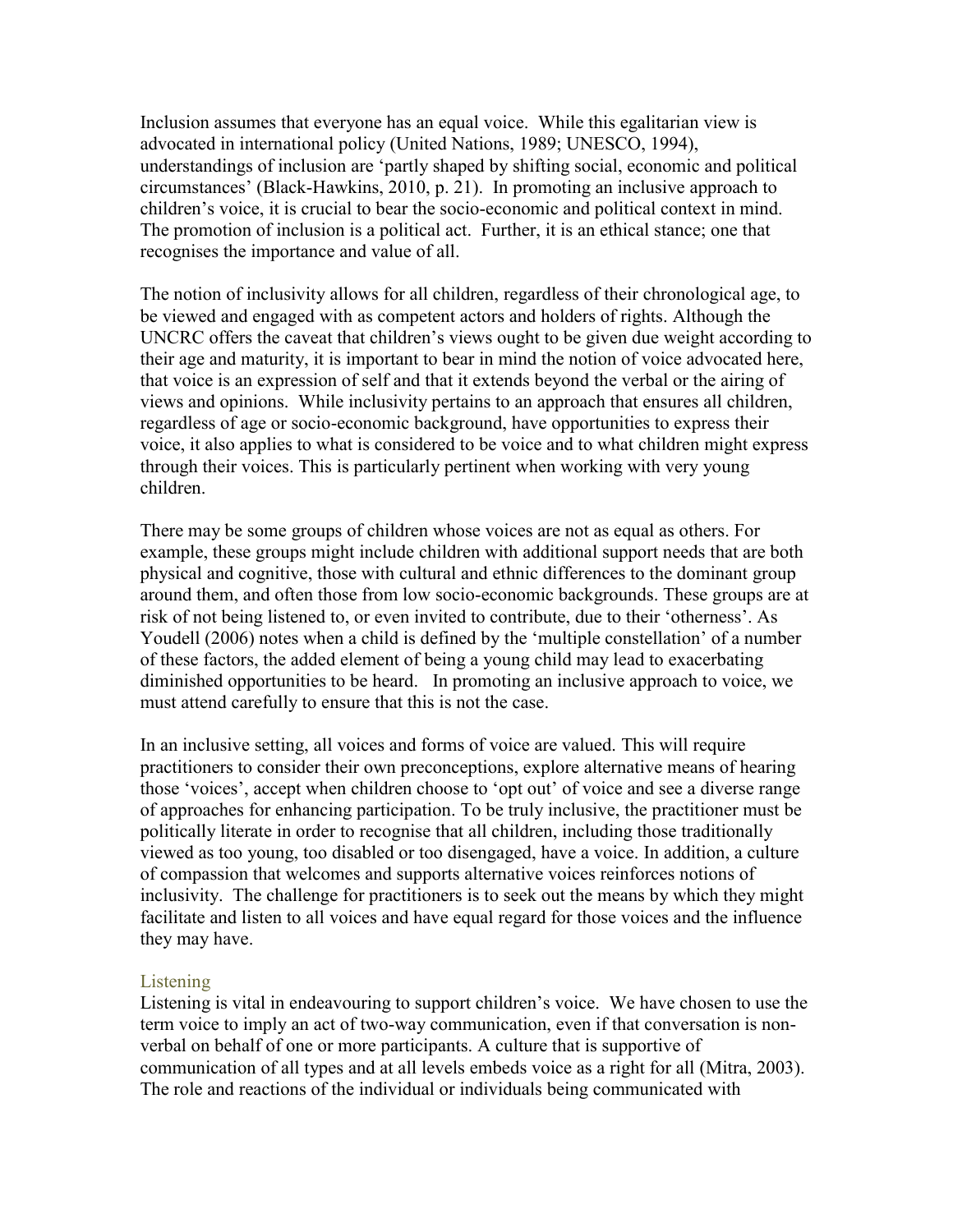therefore becomes of great importance. Listening is an active and responsive process, which relies on tuning in to voices (Glazzard, 2012) and the myriad ways voice can be communicated (Clark, 2007). The listener should provide recognition that voices have been heard and share their intent in engaging with the communication (Mitra, 2008) by asking themselves why they are listening to these contributions.

The listener should be supportive of different ways of expression and be ready to facilitate speaking and listening in creative ways. This is arguably more important with those learning to develop their voice. As children develop agency to have their own voice, then the person with whom they are communicating acts as a voice role model (Wall & Hall, 2016). Their responses to the child's utterances may reinforce the child's behaviours and dispositions as they investigate and understand their role in society. As such, listening is a skill that needs to be taught to practitioners and to children (Wall, 2012). Listeners need to be open to many different types of voices and attuned to the different ways that voice can manifest - voices should not have to be loud to be heard.

There is a relational aspect between the speaker and listener (Mannion, 2007). The importance of reciprocity depends on the skills and dispositions of all the individuals engaged in the conversation. Arguably, for children who are pre-verbal or have emergent language, this role of the listener, that is the role of the adult or peer and the support they provide, is of great importance in communicating with and for the child, possibly as mediator or advocate, giving the child's voice agency within different situations. If voice is active and unfettered (Pascal  $&$  Bertram, 2009), then listening may not be a cosy process for the adult or child (Lundy, 2007), and is likely to involve a level of challenge, especially if authenticity is to be optimised. Thus, time dedicated to voice should include the consideration of understandings relating to safe and brave spaces for both speaker and listener (Cook-Sather, 2016).

#### Time and space

The design, practice and review of a setting's formal and informal structures should allow space and time for children's voices. While the pressures under which practitioners are working needs to be acknowledged, the value of 'voice work' in creating environments and practices that develop patience and curiosity for and by children and adults should be foregrounded.

Everything we do as educators has some value but not everything we do is the same kind of activity (Arendt, 1958; Higgins, 2010a, b); it is our job to question what we are giving priority to. Educators do not intend to fill learning spaces with so much activity and bustle that there is no room for the learner to speak. Neither do they design a curriculum that advocates that discussion should be avoided, that activities must move apace, that understanding has not been achieved or that children all produce the same piece of work. It is in the positive environment of making time and space for voice that it is likely to flourish.

Voices can flourish in a number of places and times. Building for this is less like major urban planning and more like building dens: flexible and adaptable to context and actors;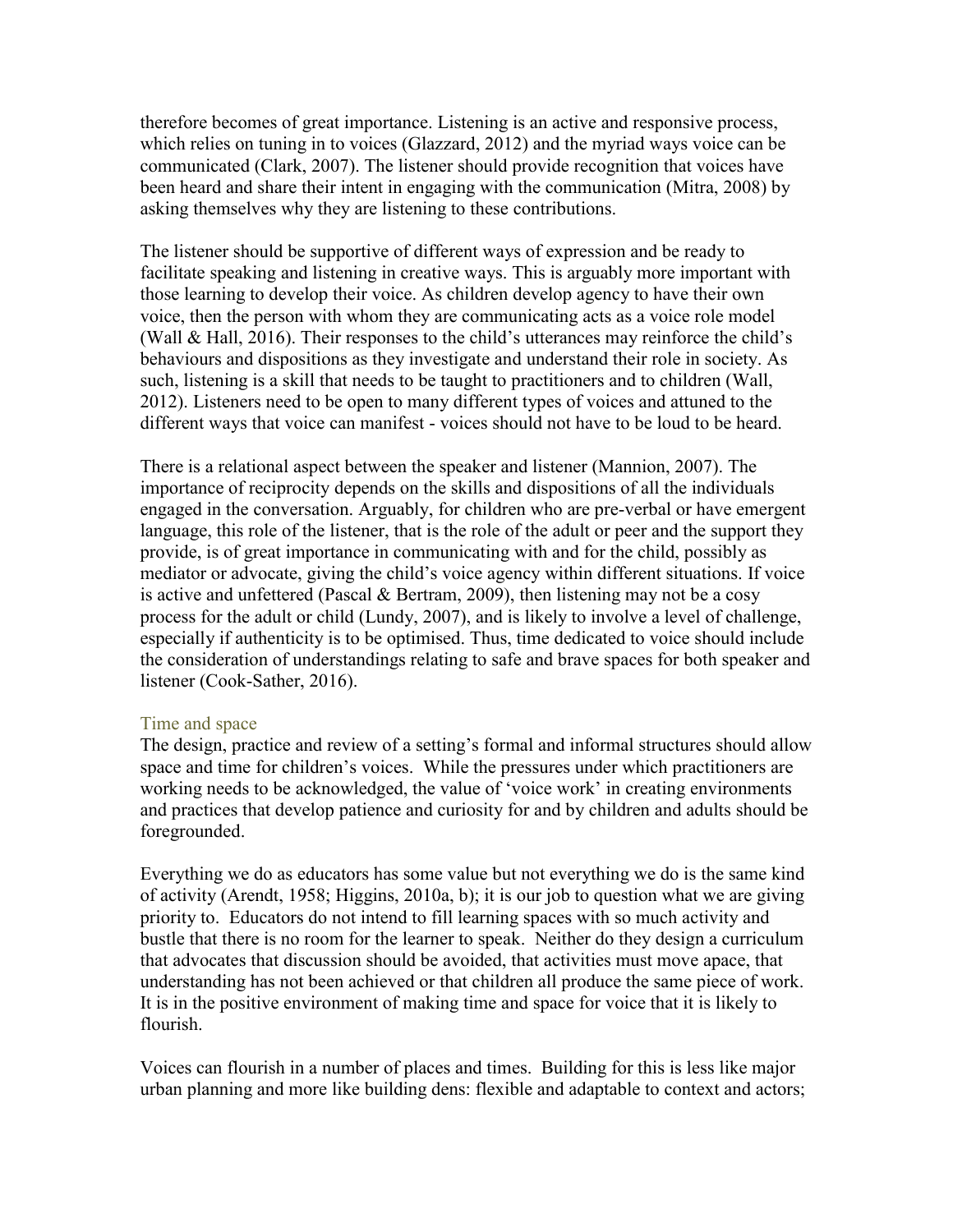they can be abandoned if unused, or elaborated and extended if valued. We must recognise and cherish the spaces and places carved out by children for child-child voice; and sometimes these spaces and places can be copied but they should not be colonized. In choosing tools we need to consider their potential as well as their obvious or intended use. Tools in Dewey's (1938) terms are technologies designed to make an opportunity for voice different: faster, slower, richer, more focused, more efficient, or more sustained. Tools change or re-shape the semiotic frame for an activity (Wall & Higgins, 2006), carrying with them the rules for how they are used. As Dewey (1938) asserts, 'A tool is also a mode of language, for it says something to those who understand it, about the operations of use and their consequences' (p. 46). The 'modes of language' that young children employ require space but they also require time to evolve, to be articulated, to be sought and to be understood. Only in affording time for the evolution, articulation and recognition of voice can it be understood and advanced to have influence. For young children's voices to have influence, then there must also be someone listening in the space where the voices are shared.

#### Approaches

Open dispositions support voice. In being receptive to a wide range of practices there is more likelihood that there will be greater opportunities for young children's participation. It is worth noting that deciding not to participate is an expression of voice (Mills, 2017) and that the approaches adopted in practice should be open to this. The decision not to speak is also a form of voice, as is going away and sitting under a table. The use of gaze, gesture and posture are part of a fundamental 'dance' (Winnicott, 1968) in which we all communicate from birth. Re-tuning into this communication enables educators to take a broader view of voice and to value and facilitate the forms of voice offered as well as the forms expected.

The range of voices to be heard is to be welcomed, and if voices are more diverse, then the ways in which we can successfully communicate also become more numerous and interesting, suggesting that we have to adapt our ideas about what positive impact could look, feel and sound like. Approaches ought to be flexible and meaningful for all participants, but especially for the young children whose voices are to be heard. In determining approaches to eliciting and facilitating voice, practitioners need to be reflective about their practices and be strategic in designing approaches for the most positive impact. It is important to bear in mind, too, that we are only really able to give permissions freely for things we ourselves are permitted to do. It is unlikely that we enjoy perfect communication and unfettered voice, so also exploring the practitioner's voice is fundamental to building a voice community.

There will be times when we use strategy in the service of a performative goal, perhaps to encourage a particular group or child to contribute. At other times, we might use strategy in the service of an emotional need, to keep ourselves and/or the children in a place of familiarity and safety or to move deliberately into new, exciting and scary territory (Hodgkin, 1988). How we use our knowledge of ourselves and the children to explore the voice Zone of Proximal Development (Vygotsky, 1978) is the basis of an ethical and relational strategy.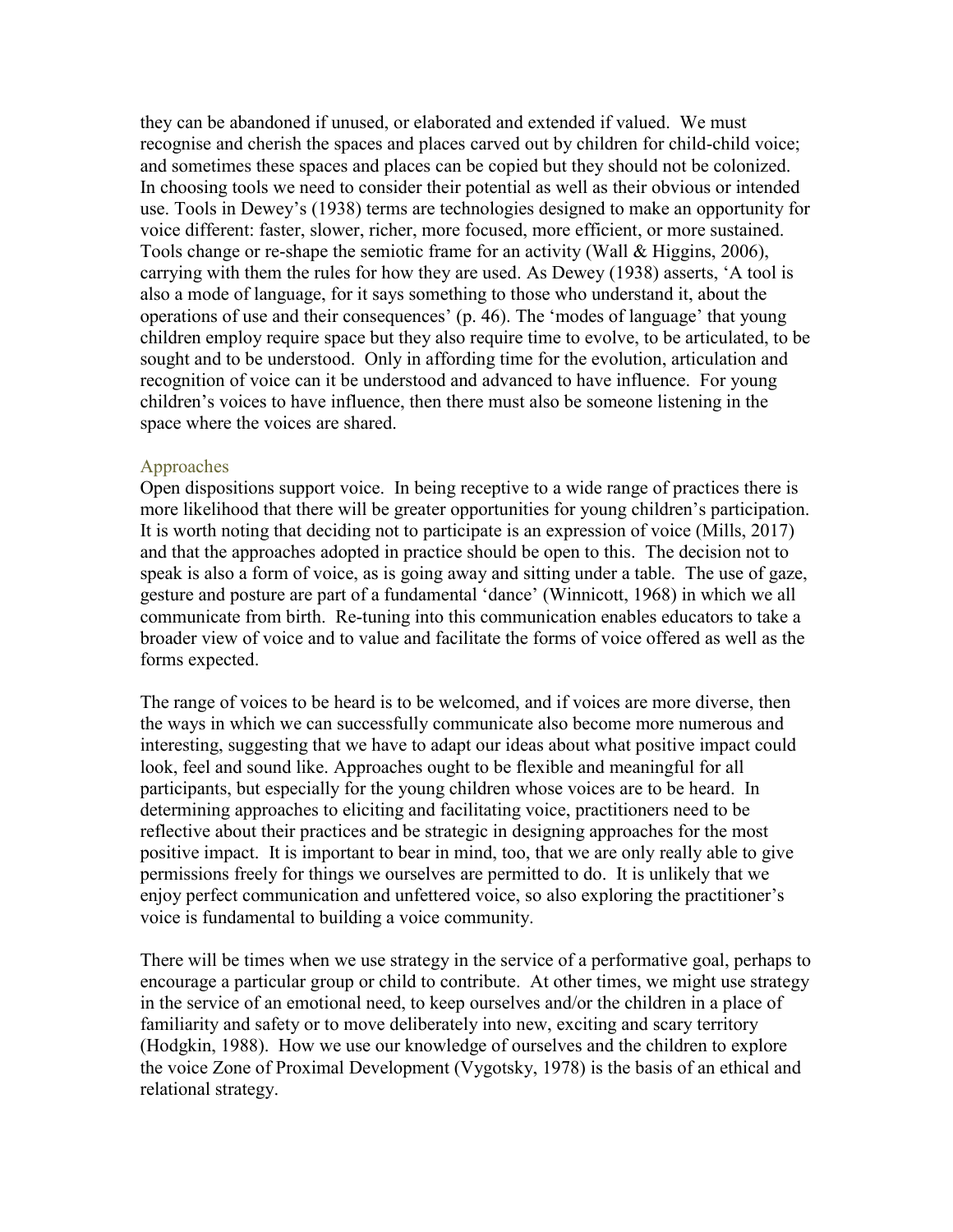#### **Processes**

While the approaches adopted pertain to the individuals within the context, processes are the structures and conditions under which they work. The structures should provide opportunities for consultation, collaboration and dialogue in order to facilitate the reflective and strategic action mentioned above. Processes should be dynamic and have a forward momentum that aim towards ensuring voices are effectively enabled.

Processes involve a directed focus on how to draw attention to power imbalances and to find ways to embolden and encourage young children to share leadership. Research shows that adult advocates can signal shared power through how they demonstrate their intention to create the process of work (Cook-Sather, 2006).

It is important, in eliciting young children's voices that trust and respect are cultivated. A growing body of research indicates the need to establish respect and trust between adults and children (Mitra, 2009; Zeldin, Camino, & Mook, 2005). This culture should include opportunities for strengths-based dialogue and shared, accessible language for group conversations. Bearing in mind the broad definition of voice offered above, the processes must take account of language in its varied forms, particularly for the pre-verbal child and for those whose spoken language is developing. Within the safe spaces established in working with young children, open lines of communication, whatever form it takes, must be given priority.

A sense of shared ownership grows when children's voice initiatives encourage group members to experiment with a variety of roles, including being a critical thinker, a teacher, a learner, a peacemaker, a supporter, a facilitator, and a documenter (Zeldin, Camino, Calvert, & Ivey, 2002; Denner, Meyer, & Bean, 2005). Rather than creating an expectation of equal roles, flatter structures, instead, encourage the spirit of shared responsibility and reciprocal respect through mutual understanding. Celebrating the successes of children and adults in the early years context is fairly straightforward, yet meaningful to the group members. This can yield a visible victory (McLaughlin, 1993; Mitra et al., 2010) that can boost group morale and also establish the credibility of the group in the broader context. A school assembly, posters, having outside officials attend meetings, and media coverage are examples of visible victories. Such celebrations can create credibility for group activities and a sense of common identity and confidence among group members.

#### Purposes

It is vital to consider why we promote children's voices and what such practice fosters. Adults' authority and responsibilities will not be undermined by doing so. It is important that children's capacities for involvement in decision-making are recognised in facilitating children's voice and broader participation. Tokenism can be avoided by having a clear purpose or goal for the promotion of children's voices. The facilitation of voices, therefore, is contingent upon how we conceptualise and practise it.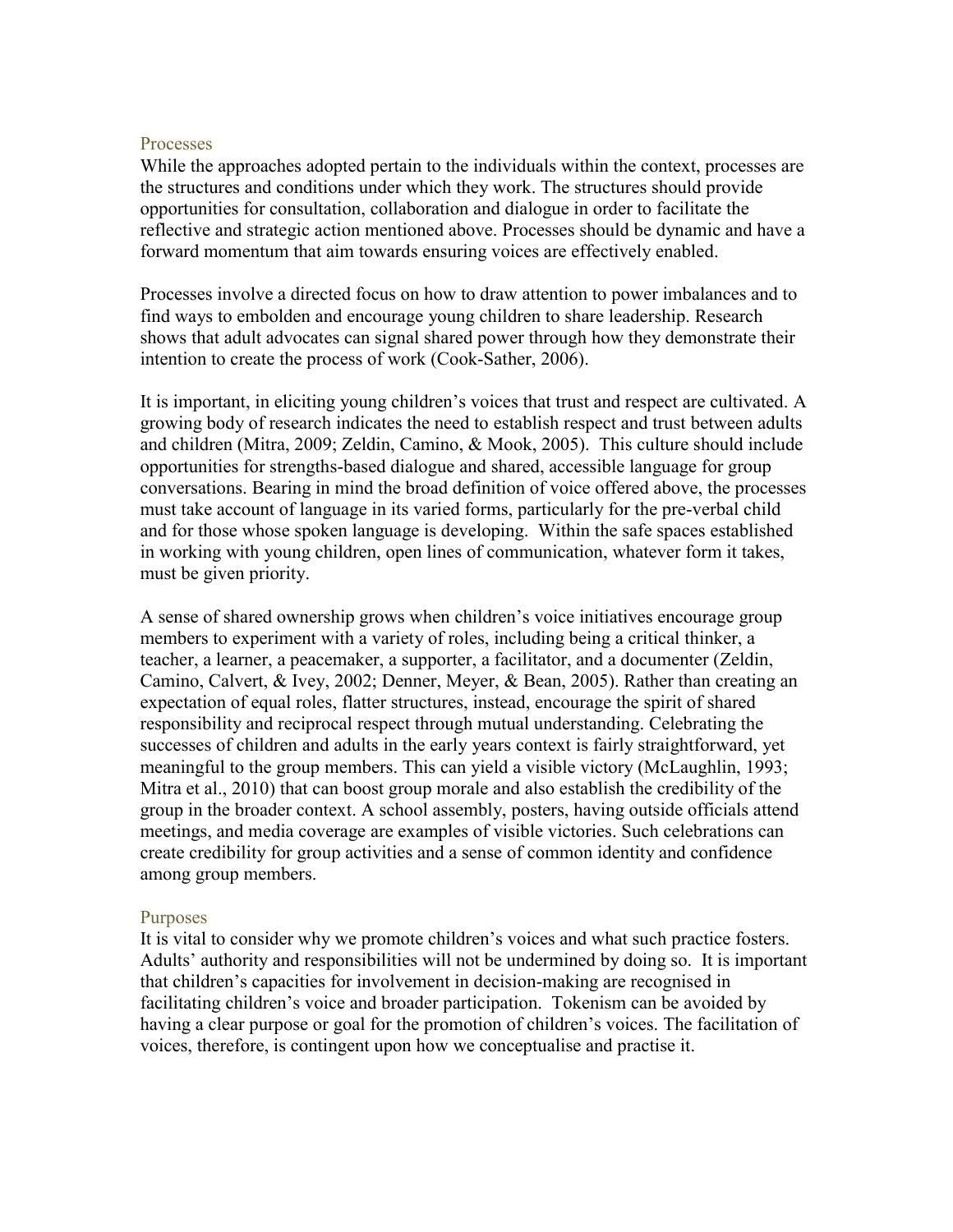As posited earlier, the contemporary view of childhood regards children beyond the dominant developmental psychology and socialisation theories and gives equal importance to being, becoming and belonging (Papatheodorou, 2010). Children are beings in the present, who are capable of creating their own cultures (Papatheodorou, 2010). With the changing view of childhood, it is important that we change the culture of communication, too. Developing a community of voices necessitates a culture of consistent listening, hearing, understanding and action. Voice often demands time, and listening needs tuning-in. An action, even if it is about closing a loop of communication or explaining to children what can or cannot be done as a result of voice, is important.

A conceptualisation of voice which guides practice helps provide a clear purpose of working more democratically and collaboratively with children (Gündoğu & Yildirim, 2010). Without having a clear purpose, we run the risk of supporting and reproducing broader inequalities and subjectivities in the society, and this works against inclusivity. The argument that voice initiatives can deepen and favour western middle-class values (Vandenbroeck & Bourverne-De Bie, 2006), for example, by paying more attention to 'verbal' voice and favouring voice as a vehicle for children to display more selfregulation and individual self- assertion, will only reproduce inequalities. Voice, therefore, ought to be conceptualised through a collective lens, for example, as involvement in collaborative processes requiring negotiation and recognition of the needs of others (Raby, 2014). This conceptualisation and negotiation can also include children. This kind of collaborative endeavour, that brings assumptions or biases into the open, will promote and foster a view of voice which is both individual and relational. It will also help to overcome the critique of age, skills and class-based inequalities which may only reward middle-class 'voicing' and parenting skills (Black, 2011).

Reciprocity in voice, between adults and children and also amongst children themselves, is important. This can be promoted through the use of more creative ways of listening and talking, establishing trust and giving time to children to form and express themselves using a variety of means and methods (Kanyal  $\&$  Gibbs, 2014). Establishing common goals and purposes, built on the principles of reciprocity, therefore help to advance children's voices, and lend themselves to be used in a variety of situations, for example, whilst planning, evaluating or instigating change.

#### [APPROXIMATE POSITION OF TABLE 1]

#### Conclusion

We propose that by outlining factors and posing questions in this way we are providing the foundation for translating the recommendations of the UNCRC Article 12, with respect to the right to voice, into practice for young children. These eight factors: Definition; Power; Inclusivity; Listening; Time and Place; Approaches; Processes; and Purposes, work in harmony to prompt questions and thinking for all those who work with and for children. Such work, we assert, should be undertaken in such a way as to ensure that the dialogue is on-going, adapting to the children's and adults' growing competence and confidence. The elicitation of voice, therefore, requires a dialogue that is receptive to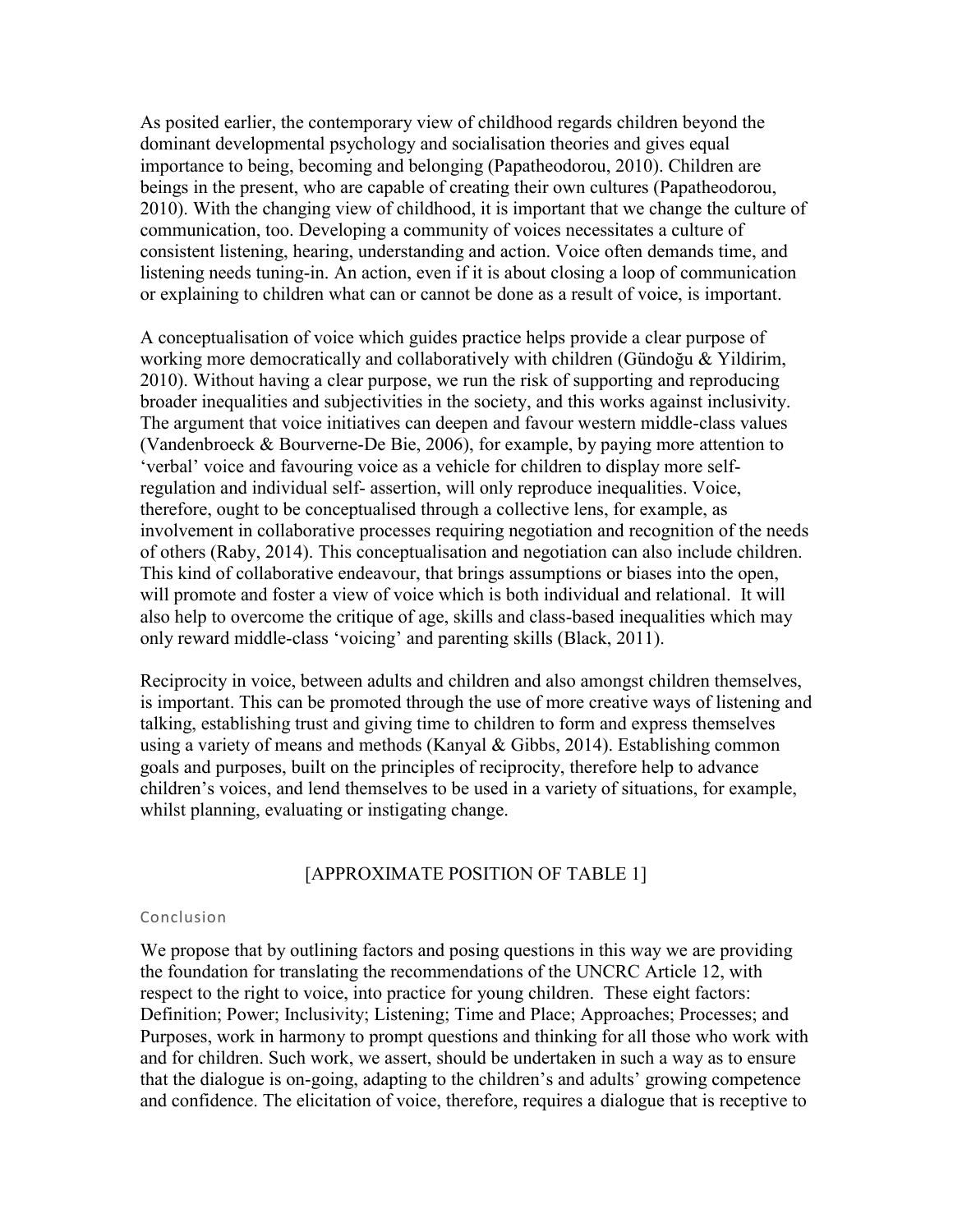the contexts and individuals involved; this dialogue obviously should include children. The dialogue ought to involve people interacting with one another, but also with the concepts featured in the eight factors. While each factor may be considered individually, it is also important that they are treated as inter-connected and inter-dependent. For example, listening is vital in eliciting voice, action will not be meaningful if due thought and dialogue does not take place in relation to defining voice itself or if there is no commitment to voice embedded in practice, thereby guaranteeing that time and space for voice is in place.

By introducing the series of questions to accompany each of the factors (Table 1), we suggest that adults should not be afraid to shape the agenda by adopting an enquiring stance. In doing so, they need to give careful consideration to the implications for their intentions, actions and the context in which they and the children are situated. This requires not only a commitment to the voices of children, but to voices amongst adults, paying deliberate attention to their own voices as professionals. In effect, we would advocate that the approach proposed here for working with children is also adopted by the adults working around them. The eight factors, though generated for use in eliciting young children's voices, work well in other circumstances where voice is to be supported. We see a mutually reinforcing and beneficial process, whereby the children and adults model different facets of voice, learning from each other and by building understanding about what is encompassed by each of these factors within their context.

#### Acknowledgements

We would like to acknowledge the contribution of the wider academic and practitioner groups who contributed to… [removed for the purpose of anonymity]

#### References

Arendt, H. (1958/1998) The Human Condition*, 2nd edn., Chicago, IL, University of Chicago Press* Arnot, M., & Reay, D. (2007). A sociology of pedagogic voice: Power, inequality and pupil consultation. *Discourse: studies in the cultural politics of education 28*(3), 311-325. Bacon, K. & Frankel, S. (2014). Rethinking children's citizenship: Negotiating structure, shaping meanings. *International Journal of Children's Rights 22*(1), 21-42.

Bartels, R., Onstenk, J. and Veugelers, W. (2016). Philosophy for democracy. *Compare: A Journal of Comparative and International Education 46*(5), 681–700.

Biesta, G., Lawy, R. and Kelly, N. (2009). Understanding young people's citizenship learning in everyday life: The role of contexts, relationships and dispositions. *Education, Citizenship and Social Justice 4*(5), 5– 24.

Black, R. (2011). Student participation and disadvantage: limitations in policy and practice. *Journal of Youth Studies 14*(4), 463- 474.

Bucknall, S. (2014). Doing qualitative research with children and young people. In A. Clark, R. Flewitt, M. Hammersley, M. Robb (Eds.). *Understanding Research with Children and Young People*. London: Sage. Cassidy, C. (2016). Promoting human rights through Philosophy with Children. *International Journal of Children's Rights 24*(3), 499-521.

Cassidy, C. (2017). Philosophy with Children: a rights-based approach to deliberative participation. *International Journal of Children's Rights 25*(2), 320-334*.*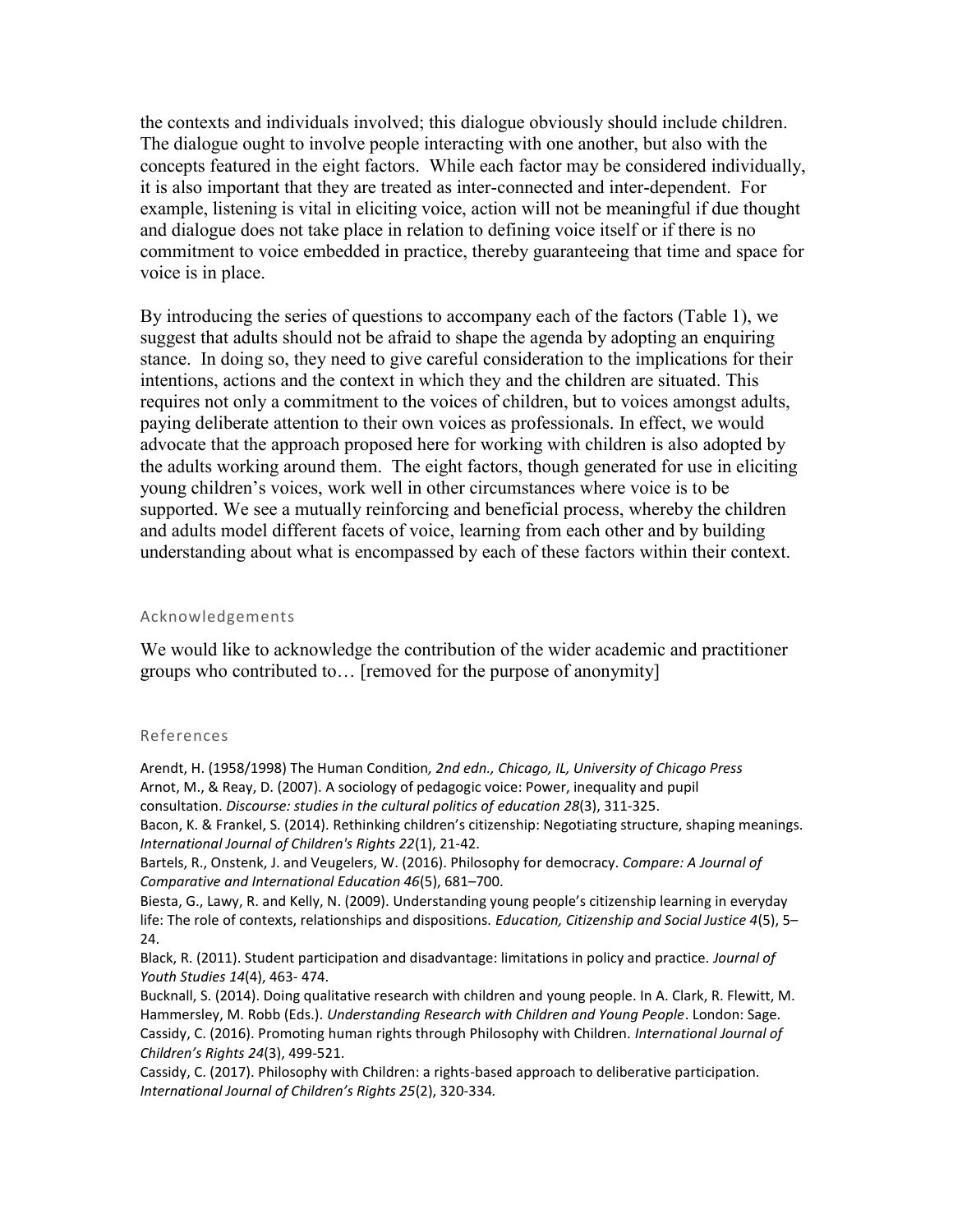Clark, A. (2005). Listening to and involving young children: a review of research and practice. *Early Child Development and Care 175*(6), 489–505.

Clark, A. (2005). Ways of seeing: Using the Mosaic approach to listen to young children's perspectives. In A. Clark, P. Moss and A. Kjørholt (Eds.). *Beyond listening: Children's perspectives on early childhood services*, Bristol: The Policy Press: 29-49

Clark, A. (2007). A hundred ways of listening: Gathering children's perspectives of their early childhood environment. *Young Children 62*(3), 76-81.

Cook-Sather, A. (2006). Sound, presence, and power: 'Student voice' in educational research and reform. *Curriculum Inquiry 36*, 359-390.

Cook-Sather, A. (2016). Creating brave spaces within and through student-faculty pedagogical partnerships. *Teaching and Learning Together in Higher Education 1*(18), 1-5.

Day, L., B. Percy-Smith, S. Ruxton, K. McKenna, K. Redgrave, J. Ronicle & T. Young. (2015).*Evaluation of Legislation, Policy and Practice on Child Participation in the European Union (EU): Final Report*, Brussels: European Commission. Available at: [http://publications.europa.eu](http://publications.europa.eu/) 

Denner, J., B. Meyer, and S. Bean. (2005). "Young Women's Leadership Alliance: Youth–Adult Partnerships in an All- Female After-School Program." *Journal of Community Psychology* 33 (1): 87–100

Department of Children and Youth Affairs (2015). *National Strategy on Children and Young People's Participation in Decision-making, 2015 – 2020*. Dublin: Government Publications. Available at: [www.dcya.ie](http://www.dcya.ie/)

Dewey, J. (1938/1991). *Logic, the Theory of Enquiry. The Later Works of John Dewey, vol. 12*, ed. Jo Ann Boydston. Carbondale and Edwardsville:Southern Illinois University Press.

Dixon, R. and Nussbaum, M.C. (2012) "Children's Rights And A Capabilities Approach: The Question Of Special Priority." *Cornell Law Review*, 97, 549–1557

Fielding, M. (2004). Transformative approaches to student voice: theoretical underpinnings, recalcitrant realities. *British Educational Research Journal 30*(2), 295-311.

Giroux, H. (1983). *Theory and Resistance in Education: A Pedagogy for the Opposition.* New York: Bergen and Garvey.

Glazzard, J. (2012). Tuning into children's voices: Exploring the perceptions of primary aged children about their education in one primary school in England. *International Journal of Education 4*(3), 49-66.

Gündoğu, K. and Yildirim, A. (2010). Voices of home and school on democracy and human rights education at the primary level: a case study. *Asia Pacific Education Review 11*(4), 525-532.

Hammersley, M. (2017). Childhood Studies: a sustainable paradigm? *Childhood 24*(1), 113-127.

Harcourt, D., Perry, B. and Waller, T. (eds.). (2011). *Researching Young Children's Perspectives: Debating the Ethics and Dilemmas of Educational Research with Children*. London: Routledge.

Hendrick, H. (2000). The child as social actor in historical sources. Problems of identification and interpretation. In P. Christensen and A. James (eds.). *Research with Children. Perspectives and Practices*. London: FalmerPress.

Higgins, C. (2010a). Labour, work and action: Arendt's phenomenology of practical life. *Journal of Philosophy of Education 44*(2-3), 275-300.

Higgins, C. (2010b). Human conditions for teaching: The place of pedagogy in Arendt's vita active. *Teachers College Record 112*(2), 407–445.

Hodgkin, R. A. (1988). Cognitive objects. *Oxford Review of Education 14*(3), 353-62.

Holdsworth R. (2000). Schools that create real roles of value for young people. *UNESCO International Prospect 3*, 349-362.

Horgan, D. (2017). Child participatory research methods: attempts to go deeper. *Childhood 24*(2), 245- 259.

James , A. , Jenks , C. and Prout , A. (1998). *Theorizing Childhood*. Cambridge: Polity Press.

Kanyal, M. and Gibbs, J. (2014). Participation: why and how? In, M. Kanyal (ed.) *Children's Rights: Promoting Participation in Education and Care, 0-8*. London: Routledge.

Kellett, M. (2014). Images of childhood and their influence on research. In: A. Clark, R. Flewitt, M. Hammersley and M. Robb (eds.) *Understanding Research with Children and Young People*. London: Sage, pp.15-33.

Komulainen, S. (2007). The ambiguity of the child's 'voice' in social research. *Childhood 14*(1), 11–28.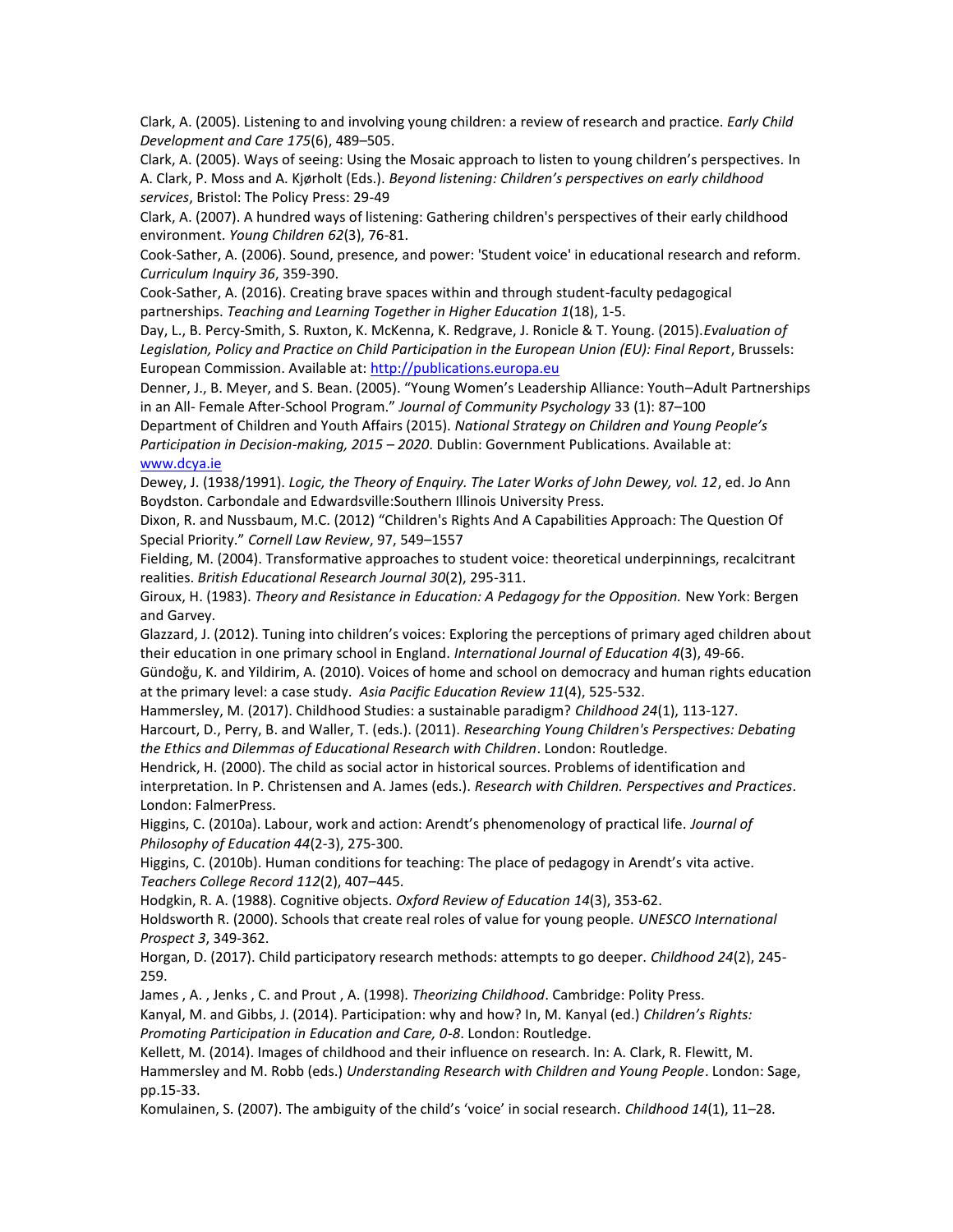Lundy, L. (2018) In defence of tokenism? Implementing children's right to participate in collective decision making. *Childhood* [online pre-publication version

[http://journals.sagepub.com/doi/pdf/10.1177/0907568218777292\]](http://journals.sagepub.com/doi/pdf/10.1177/0907568218777292) 1-15

Lundy, L. (2007). 'Voice' is not enough: conceptualising Article 12 of the United Nations Convention on the Rights of the Child. *British Educational Research Journal*, 33(6), 927-942.

MacNaughton, G., Hughes, P. and Smith, K. (2007). Early childhood professionals and children's rights: tensions and possibilities around the United Nations **General Comment No. 7** on Children's Rights. *International Journal of Early Years Education 15*(2), 161-170.

Mannion, G. (2007). Going spatial, going relational: Why 'listening to children' and children's participation needs reframing. *Discourse: studies in the cultural politics of education 28*(3), 405-420.

McLaughlin, M.W. (1993). Embedded identities: Enabling balance in urban contexts. In S. B. Heath & M. W. McLaughlin (Eds.), *Identity and inner-city youth* (pp. 36-68). New York: Teachers College Press.

Mills, S. (2017). Voice: sonic geographies of childhood, *Children's Geographies 15*(6), 664-677.

Mitra, D. (2003). Student voice in school reform: Reframing student-teacher relationships. *McGill Journal of Education/Revue des sciences de l'éducation de McGill 38*(002)

Mitra, D. L. (2008). Balancing power in communities of practice: An examination of increasing student voice through school-based youth–adult partnerships. *Journal of Educational Change 9*(3), 221-242.

Mitra, D. L. (2009). Strengthening student voice initiatives in high schools: An examination of the supports needed for school-based youth-adult partnerships. *Youth & Society*, *40*(3), 311-335

Mitra, D. L., Sanders, F. C., & Perkins, D. F. (2010). Providing spark and stability: The role of intermediary organizations in establishing school-based youth-adult partnerships. *Applied Developmental Science*, *14*(2), 106-123.

Mitra, D., Serriere, S. and Kirshner, B. (2014). Youth participation in U.S. contexts: student voice without a national mandate. *Children & Society 28*(4), 292–304.

Papathedorou, T. (2010). Being, belonging and becoming: some worldviews of early childhood in contemporary curricula. *Forum on Public Policy Online 2*, 1–18.

Pascal, C., and Bertram, T. (2009). Listening to young citizens: The struggle to make real a participatory paradigm in research with young children. *European Early Childhood Education Research Journal 17*(2), 249-262.

Raby. R. (2014). Children's participation as neo-liberal governance? *Discourse: Studies in the Cultural Politics of Education 35*(1), 77- 89.

Roberts, H. (2000). Listening to children: and hearing them. In P. Christensen and A. James (Eds.). *Research with Children. Perspectives and Practices*. London: FalmerPress.

Robinson, C. (2011) Children's rights in student voice projects: where does the power lie? *Education Inquiry 2*(3), 437-451.

Robinson, C. and Taylor, C. (2007). Theorizing student voice: values and perspectives. *Improving schools 10*(1), 5-17.

Rudduck, J. (2006) The past, the papers and the project. *Educational Review 58*(2), 131–43. Shultz, L. and Guimaraes-Iosif, R. (2012). Citizenship education and the promise of democracy: a study of UNESCO associated schools in Brazil and Canada. *Education, Citizenship and Social Justice 7*(3), 241-254. Serriere, S. (2010). Carpet-time democracy: Digital photography and social consciousness in the early childhood classroom. *The Social Studies 101*(2), 60–68.

Smith, A. B. (2011). Respecting children's rights and agency. Theoretical insights into ethical research procedures. In D. Harcourt, B. Perry and T. Waller (eds.). *Researching Young Children's Perspectives. Debating the Ethics and Dilemmas of Educational Research with Children*, London: Routledge, pp. 11-25. Smith, A.B, (2016) *Children's Rights: Towards Social Justice,* New York: Momentum Press Health, New York Struthers, A.E.C. (2015). Human Rights Education: Educating about, through and for human rights. *The International Journal of Human Rights 19*(1), 53-73.

Taylor, C. and Robinson, C. (2009). Student voice: Theorising power and participation. *Pedagogy, Culture & Society 17*(2), 161-175.

UNESCO (1974). *The Salamanca Statement and framework for action of special needs education. Adopted by the World Conference on Special Needs Education: Access and Quality. Salamanca, Spain 7-10 July 1994.* UNESCO.